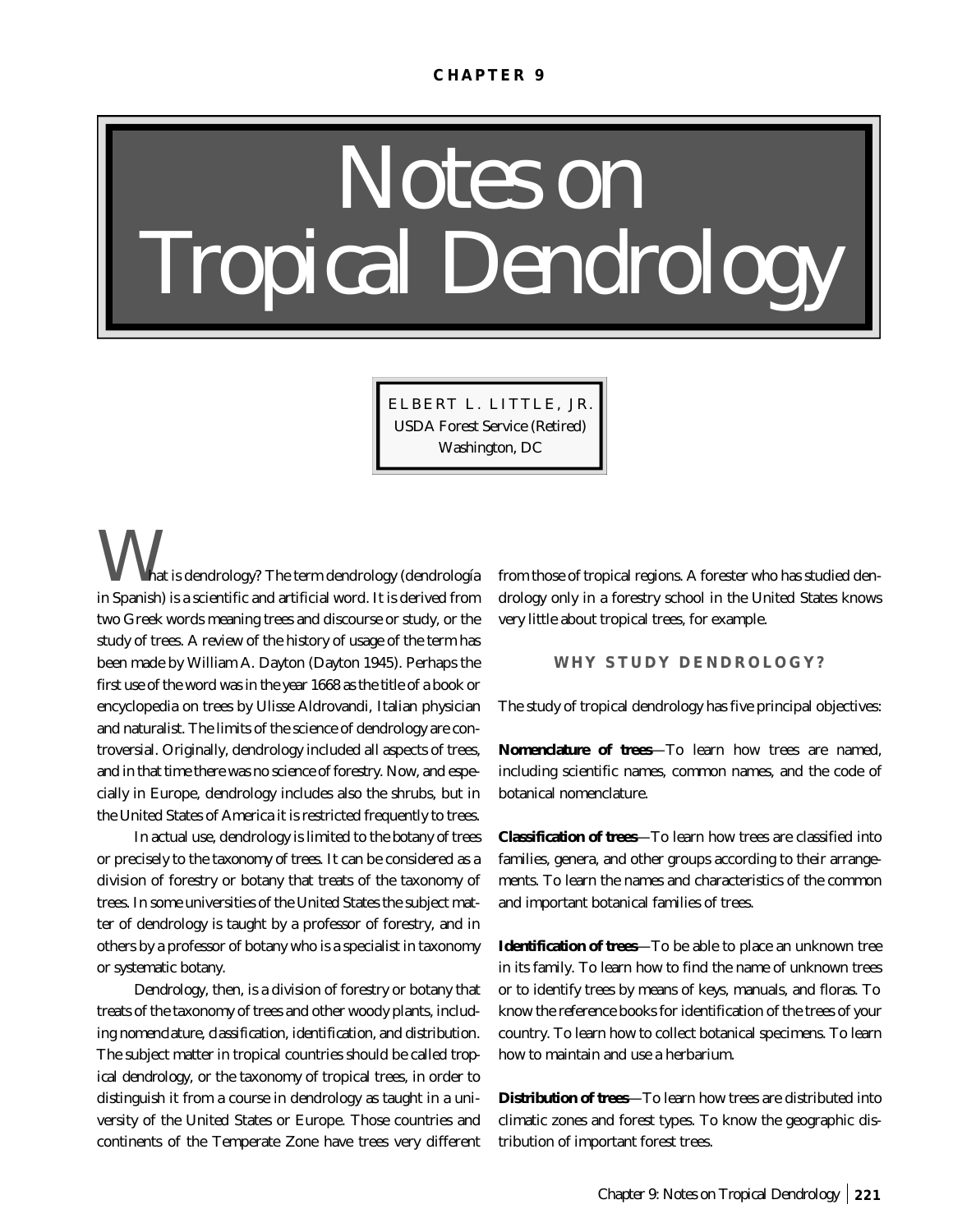**Important forest trees**—To know the important forest trees of your country, including scientific names, common names, family, distribution and abundance, and uses.

# **REFERENCE BOOKS ON DENDROLOGY**

There are very few textbooks on dendrology. In the United States of America there are a few, such as the Textbook of Dendrology by William M. Harlow and Ellwood S. Harrar (Harlow and Harrar 1950). Various manuals and floras of regions and States are used also. However, the books do not include tropical trees and are not useful in the tropical countries.

As *there are no texts on tropical dendrology* for the tropical American countries, these notes may serve as an introduction to the subject. References and texts on plant taxonomy have much material that relates to dendrology. Many of these are published in English and other languages, rather than in Spanish. Various books, pamphlets, and articles on the trees, woods, and plants of a country or locality are useful to foresters in that country.

## **WHAT IS A TREE?**

Everybody knows what a tree is, but it is not easy to prepare a precise definition. It is possible to classify seed plants, or flowering plants, into four artificial groups on the *basis of size and habit of the stems*: *trees, shrubs, herbs,* and *vines*. The ancient Greek Theophrastus (372 to 287 B.C.), disciple of Aristotle and called the Father of Botany, distinguished trees, shrubs, and herbs. These artificial groups are not related to the natural classification of botany into the botanical families.

The definitions in *Forest Terminology* (Society of American Foresters 1944), translated into Spanish by M. A. González Vale as *Terminología Forestal* (González Vale 1950), are modified slightly here.

• *Tree* (árbol): A woody plant that has a well-defined, erect, perennial trunk and a more or less definitely formed crown and that generally attains a height of at least 12 to 15 feet (or 4 to 5 m) and a trunk d.b.h. of 7 to 10 cm (1.3 m).

• *Shrub* (arbusto): A perennial woody plant smaller than a tree, usually with several perennial stems branched from the base.

• *Herb* (hierba): A plant with an herbaceous or soft stem, annual or perennial, but not woody. (An herb can be annual or perennial or, in cold climates, have a stem that dies to the ground each year.)

• *Vine* (bejuco): A woody or herbaceous plant with the stems not erect but depending on other plants or objects for support.

# **PRACTICAL APPLICATIONS OF DENDROLOGY**

Dendrology is like a tool or an instrument for becoming acquainted with and studying the trees. The names serve as a guide for referring to the trees. *Before making a survey of the forest resources of a tropical country, it is necessary to know the names of the species*. Always, foresters need to know the names of the important trees with which they work.

## **THE NOMENCLATURE OF TREES**

Nomenclature is a division of taxonomy that treats of the names of plants, including the correct names, synonyms, and rules of nomenclature.

Trees, like other plants, have two kinds of names, common names and scientific names. Both are important and necessary, and both have their advantages and disadvantages.

*Common names* are in the *language of the country*. Their origin is an interesting subject. Some Spanish names of trees in tropical America are words used before by the American Indians. Others are the same as those of different trees in Spain. Perhaps the Spanish colonists gave these names to unknown trees of the New World that resembled trees of the Old World. Some common names are of other kinds, such as descriptive from the use, from the environment, or from the region or place where the species is found. In the United States, other English common names are translations of the scientific name or given in honor of the discoverer or another person.

## **ADVANTAGES OF COMMON NAMES**

(1) They are in the language known by the people.

(2) They are used by the country persons, woodsmen, people in general, and in commerce.

#### **DISADVANTAGES OF COMMON NAMES**

(1) They change in different places, countries, and languages.

(2) The same common names can be used for different species in different places, countries, etc.

(3) Many species do not have their own distinct common names. There are still unknown species without names.

(4) Many common names are not exact. Some species have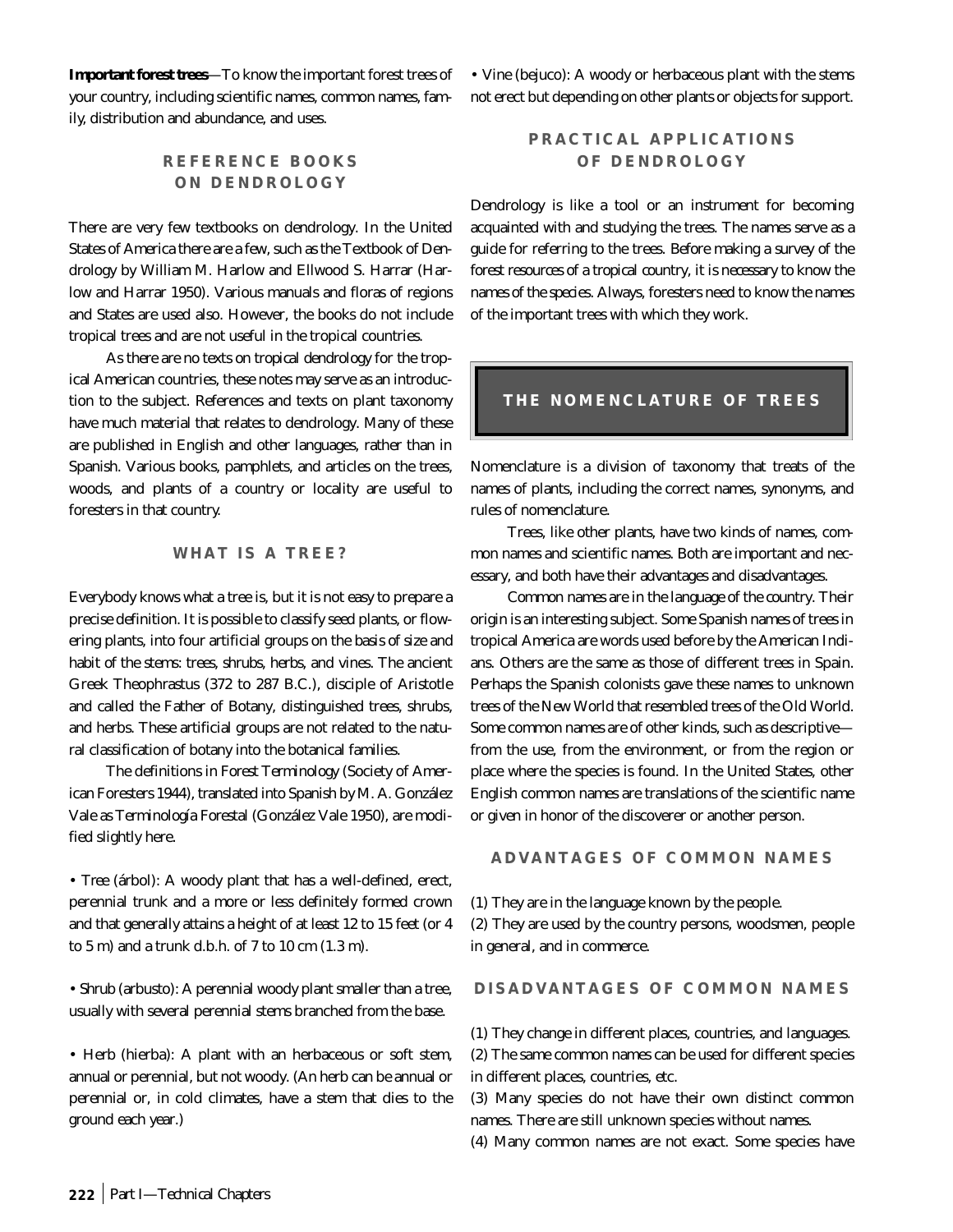indefinite common names that correspond only to a genus or to a botanical family.

(5) There is no definite authority or code of rules governing common names and for making them uniform.

As they are in modern languages, common names are useful only in one language and change from one country to another. A useful tree species of extensive distribution can have 5 to 10 or more names in various localities and in commerce. For example, a tree of the West Indies can have an English name in Jamaica, a Spanish name in Cuba, and a French name in Haiti. And perhaps in the other islands, such as Puerto Rico and the Lesser Antilles, it has other names. If it extends to South America or Central America, the names can change more. Also, there is confusion because the same common name can be used for different species in various parts of its natural range.

Therefore, for exactness and clarity and to avoid confusion, the botanists and also the foresters are obliged to use the scientific names of trees.

## **ADVANTAGES OF SCIENTIFIC NAMES**

(1) They are uniform in a universal system in use throughout the world.

(2) They are in the Latin language, which is the language of no country and, being a dead language, does not change through the years.

(3) They show the classification and relationships of the species.

(4) There is an International Code of Botanical Nomenclature with rules for scientific names and for naming new species.

## **DISADVANTAGES OF SCIENTIFIC NAMES**

(1) They are strange and long.

(2) They are not used by the people.

The Latin language that was used by the scholars of past centuries was continued by the biologists for the scientific names of plants and animals. A few centuries ago the botanists were studying medicinal plants or herbs and wrote books with the descriptions and text in Latin. The Latin description of a phrase served as the name.

Carolus Linnaeus (1707-1778), the distinguished Swedish naturalist, established the binomial system of nomenclature in the year 1753. In that year he published in Latin his book *Species Plantarum* (Species of Plants), which is the beginning of modern botanical nomenclature (Linnaeus 1753).

*The binomial system of nomenclature*, or system of two names, means that the name of each species of plants consists of two Latin words, the genus and the specific epithet. (The same system is used for animals.)

For example, the scientific name of the species of mahogany of Central America and South America is *Swietania macrophylla*. To these two words the systematic botanists add the name of the author, the botanist who first gave this name to the species and published a botanical description of it. Thus, *Swietenia macrophylla* King. Botanical works should include the author's name. However, generally it is unnecessary to write or remember the author, and foresters seldom need to mention the author.

Scientific names are subject to definite rules. These rules are adopted and revised by the systematic botanists in international botanical congresses. The last congresses were at Stockholm, Sweden, in 1950, and at Paris, France, in 1954. The most recent edition of the rules is called *International Code of Botanical Nomenclature* (Lanjouw and others 1952). Minor changes or amendments were made in 1954 and will be incorporated in a revised edition.

Under the Code, the scientific names are in Latin or, if from other languages or of artificial origin, they have Latin endings. The generic name is a noun and begins with a capital letter. The specific epithet commences with a small letter and can be: (1) an adjective that agrees with the generic name in gender (masculine, feminine, or neuter), (2) a noun in the Latin genitive case such as the name of a person, or (3) the name of another genus or another plant in apposition. The two words are underlined in manuscripts or on the typewriter and are in italics in publications. In origin and derivation the scientific names are descriptive or otherwise, like the common names.

There are three very important rules in the Code. The *rule of types* states that a scientific name is based upon a specimen called the type. The identity is fixed with this specimen, which is kept in a large herbarium. According to the *rule of priority*, the correct name of a group is the oldest that is in accord with the Code. For example, in the past many species have been given more than one scientific name by different botanists working independently. Thus, there is only one valid name, the oldest, and the others are called synonyms. The *rule of homonyms* treats of homonyms or identical names. The same name cannot be used for two different groups, and if a name was used earlier for one group, it never can be employed for another.

From these rules it may be seen that scientific names are not perfect. Among the botanists there is no complete agreement in the names, their application, or their limits. Some species still have two scientific names in use in different books. However, the scientific names are much more distinct and clear than the common names.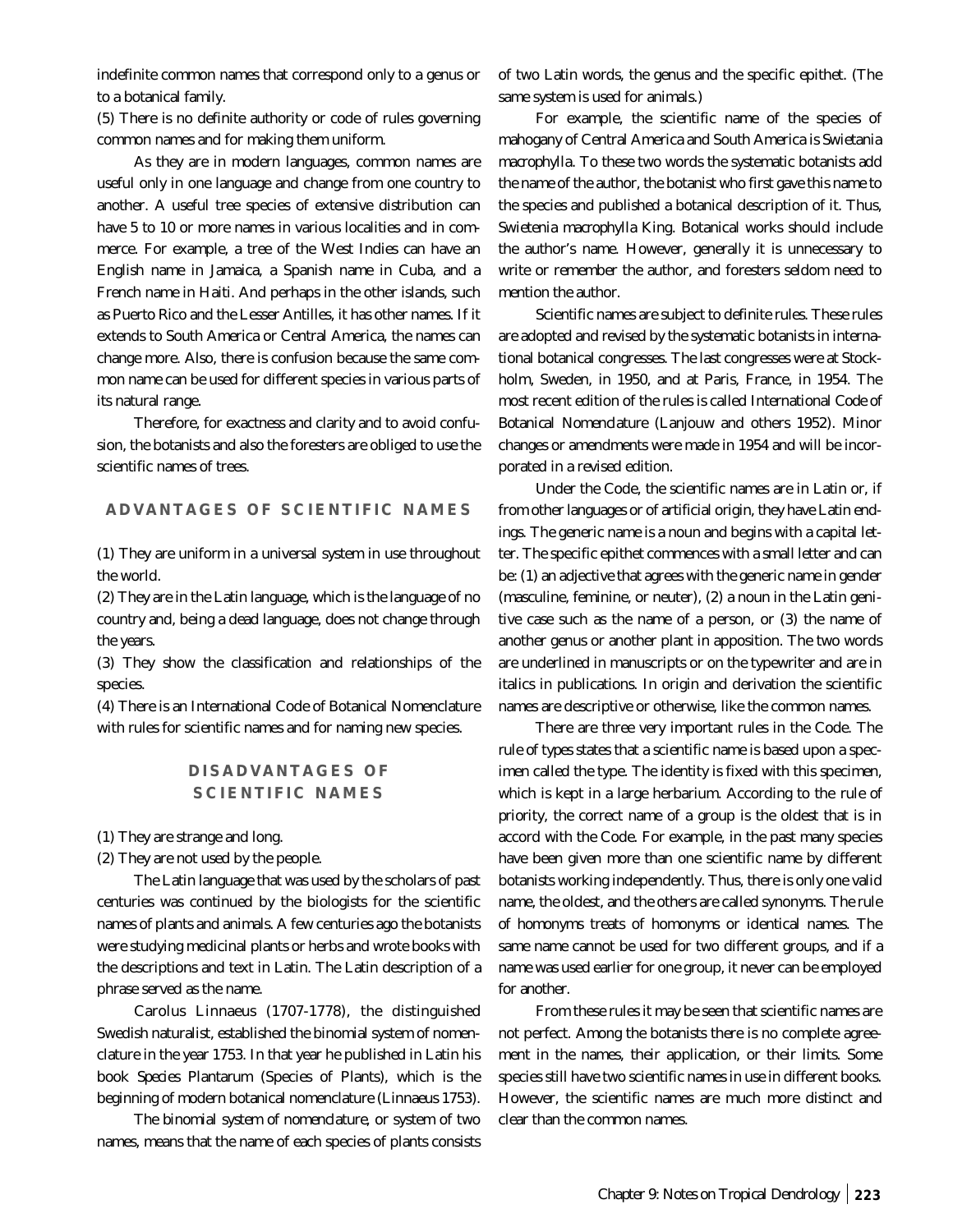# **PRONUNCIATION OF SCIENTIFIC NAMES**

Being in Latin, the scientific names are pronounced like Latin words. The Latin language is pronounced almost like Spanish, and the vowels are similar in both languages. Then, it is simple and easy in Spanish-speaking countries to treat the scientific names as if they were written in Spanish. However, there are some names derived from foreign words, such as modern languages. These names are pronounced as in the original language, often with accent different from Spanish. The British and other Europeans pronounce scientific names correctly according to Latin, but in the United States these words generally are spoken as if English.

# **ABBREVIATION OF NAMES OF AUTHORS**

The names of some authors are written in abbreviated form after the scientific names. Generally these are botanists who have named many species or who have long names.

Complete names of these persons can be found in glossaries of some botanical references. Usually the abbreviation stops just before the second vowel. An exception is that of Carolus Linnaeus, which is only "L." For example, *Rhizophora mangle* L., mangrove or mangle. Also, there is seen H. B. K., for Humboldt, Boupland, and Kunth, as in *Byrsonima crassifolia* H. B. K., chaperro.

## **DOUBLE CITATION OF NAMES OF AUTHORS**

Some scientific names of plants are followed by names of two authors, the first in parenthesis. For example, *Delonix regia* (Bojer) Raf., flamboyant-tree or flamboyán. This means that the first author gave the name of the specific epithet but in another genus or as a variety. Afterwards, the second author changed the name and put the specific epithet in this arrangement. In this case the earlier name, which also is now in use, is *Poinciana regia* Bojer. Some botanists regard *Delonix* as a genus distinct from *Poinciana* and others do not.

# **THE CLASSIFICATION OF TREES**

*Classification* is a division of taxonomy that treats of the botanical arrangement of plants into groups, such as families and genera, in accord with the relationships.

This is the problem. There are approximately 350,000 known species of living plants. It is not possible to study and know them all one by one. How can they be arranged into groups for study, for compilation of data on the characteristics, and for organization of all this information? There are two kinds of classifications: artificial and natural.

## **ARTIFICIAL CLASSIFICATIONS**

An *artificial classification* is a simple and convenient arrangement but is not done according to the relationships. It is like compartments or pigeonholes in a box or cabinet, one compartment for each species. The ancient Greek Theophrastus proposed the artificial classification previously mentioned. This arrangement of plants on the basis of stem habit as trees, shrubs, or herbs is useful and convenient. Foresters study mainly the trees, which form an artificial group.

Another artificial classification was the sexual system of Carolus Linnaeus, published in 1732. All plants were placed in 24 classes based upon the stamens: their number, union, and length. The classes were divided into orders, based upon the number of styles in each flower. This system served to identify specimens and was very useful in its time.

#### **NATURAL CLASSIFICATIONS**

A *natural classification* attempts to group together similar plants according to their relationships. After Linnaeus, other botanists proposed natural systems of classification of plants. In these works the species were arranged in natural groups such as families. The French botanist Antoine de Jussieu devised one of the first natural systems in the year 1789.

The modern classification of plants and animals is based upon the principle or theory of organic evolution. In 1859 the British naturalist Charles Darwin published his famous work, The Origin of Species (Darwin 1955). The principle of organic evolution means simply that the higher forms of plants and animals have developed from the simple or lower forms over millions and millions of years. Specialized plants have originated from primitive species. In other words, plant life has changed slowly during long periods of time.

Natural classification is based upon relationships through descent. Evolution can be compared with a tree. In theory, plant life began as a seed. Through millions of years it grew into a tree with many branches representing the plant kingdom. The buds correspond to the species that exist now, and the branches to the extinct or fossil species. Then, all the twigs on one branch belong to the same family and are related. But as the branches do not exist now, the relationships are not well known and are subject to differences of opinion among botanists.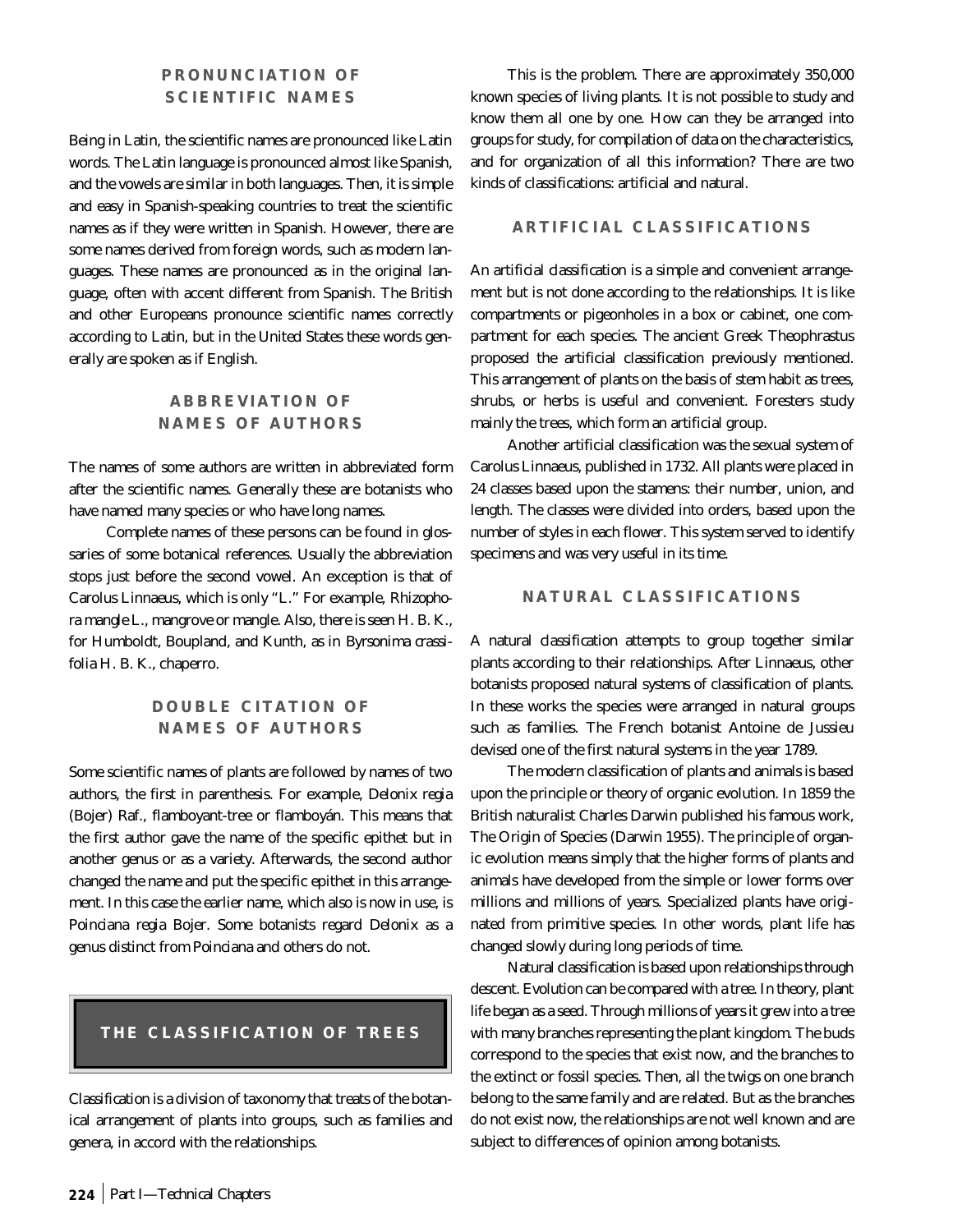There are many evidences and proofs to support the principle of organic evolution. Morphology, or the study and comparison of the form and parts of plants, is important. For example, those species with similar form or structure are thought to be related. Other evidences can be found in other subdivisions of biology such as anatomy, embryology, genetics, cytology, paleontology, and geographical distribution.

The methods of organic evolution are not so well understood. Among the theories is the theory of mutation (or of sudden changes in the hereditary variations) and the theory of natural selection (or survival of the fittest) by Darwin.

Probably the natural system of classification of plants most generally adopted by botanists at present is that of Engler and Prantl (1887), two German botanists, in their important work of 20 volumes entitled Die Naturlichen Pflanzenfamilien (The Natural Plant Families), which covers the entire plant kingdom. The most recent evidence indicates that perhaps this system could be improved. Nevertheless, it is the most detailed and convenient and is used in many large herbaria of the world.

Another important natural system also in use is that of Bentham and Hooker (1862-63), two British botanists, in their Latin work of three volumes, Genera Plantarum (The Genera of Plants).

## **THE CATEGORIES OF THE PLANT KINGDOM**

In the natural classification, the species of trees and other plants are arranged into groups of small and large rank in a hierarchy. These groups of the plant kingdom are placed in categories. The categories are in Latin and also in modern languages. They are listed below in Latin, English, and Spanish, with examples.

| Latin                   | English              | Spanish              |
|-------------------------|----------------------|----------------------|
| <b>Regnum Vegetable</b> | <b>Plant Kingdom</b> | <b>Reino Vegetal</b> |
| <b>Divisio</b>          | <b>Division</b>      | <b>División</b>      |
| <b>Classis</b>          | <b>Class</b>         | <b>Clase</b>         |
| Ordo                    | Order                | Orden                |
| Familia                 | Family               | Familia              |
| <b>Genus</b>            | Genus                | Génera               |
| <b>Species</b>          | <b>Species</b>       | <b>Especia</b>       |
| (Varietas)              | (Variety)            | (Variedad)           |

| Latin Example  | <b>English Example</b>  | <b>Spanish Example</b> |
|----------------|-------------------------|------------------------|
| Spermatophyta  | Spermatophytes          | <b>Espermatofitas</b>  |
| (Divisio)      | (Division)              |                        |
| (Subdivisio    | (Subdivision            | (Angiospermas)         |
| Angiospermae)  | Angiosperms)            |                        |
| Dicotyledoneae | Dicotyledons            | Dicotiledóneas         |
| Geraniales     | <b>Gereniales</b>       | <b>Geraniales</b>      |
| Meliaceae      | <b>Mahogany family</b>  | Meliáceas              |
| Swietenia      | Mahogany                | Caoba                  |
| Macrophylla    | <b>Central American</b> | de Honduras            |
|                |                         |                        |

At the end, but not a category, is the individual (individuum in Latin and individuo in Spanish). Also, subgroups for other categories can be added in large groups as needed, such as the subdivision in the example above: subfamily, subgenus, etc.

The plant kingdom now consists of approximately 350,000 known species of living plants grouped into 19,000 genera. The division of Spermatophytes (phanerogams or seed plants) now contains 2 subdivisions, 7 classes, 45 or more orders, more than 300 families, more than 10,000 genera, and more than 250,000 species.

Then, the most important unit in the botanical classification is the species. Each individual, tree or other plant, belongs to a species and only to one particular species. It is difficult to define a species and also the other categories. It can be said that the *species* is composed of individual plants (or animals) that are similar in appearance and that can reproduce or breed among themselves and produce other individuals resembling the parents.

A *genus* is a *group of related species*. A *family* also is composed of a group of *related genera*. An *order* consists of a group of *related families*, etc.

The *variety* is a division or minor variation of a species or a group of individuals that differ slightly from the others. The majority of species have no varieties or are not divided into varieties. *Varieties are named, particularly in cultivated species*.

Scientific names of families and higher categories are plural, while names of genera, species, and varieties are singular.

The name of an *order ends in ales* and is derived from its type family. For example, geraniales is from the family geraniaceae, which is derived from the genus *Geranium*.

The termination of names of the botanical *families is aceae*. However, the Code permits the use of eight exceptions with endings in *-ae*. For example, Palmae, Fabaceae, and Guttiferae. The name of a family is derived *from its type genus* or from a synonym. For example, Melisceae comes from *Melia*.

The subject matter of tropical dendrology includes the study of families of the important forest trees with distinguishing characteristics and examples.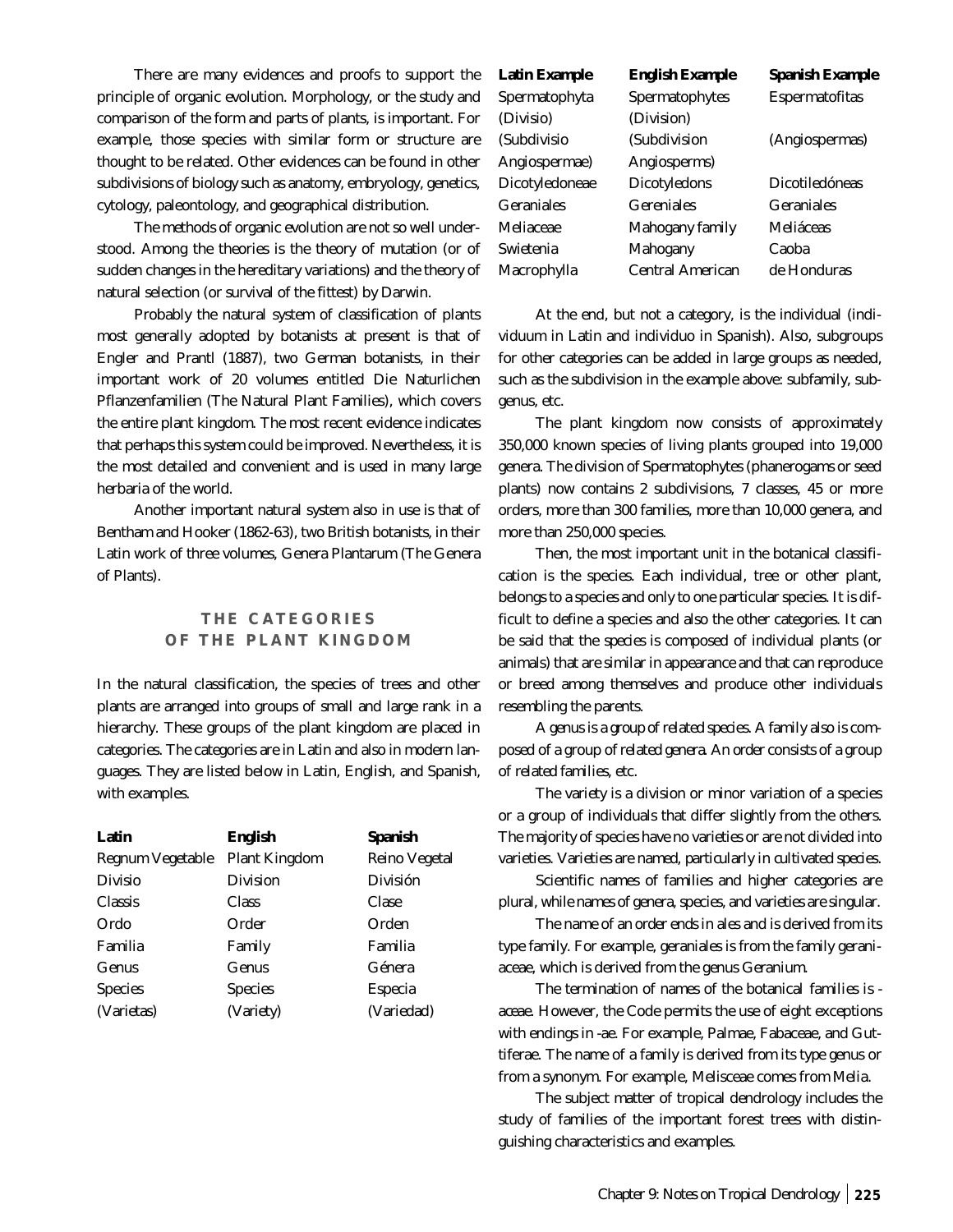## **THE IDENTIFICATION OF TREES**

The identification of a tree consists of determining the correct scientific name, generally by means of manuals, floras, keys, etc.; or of determining that the plant or specimen is the same as a previously known plant with a scientific name. In these references a special botanical terminology is used for describing the differences in morphology or in the parts of the trees. For this reason, in the laboratory we study the terminology of the leaf, flower, fruit, etc.

## **METHODS OF IDENTIFICATION OF TREES**

The question is: How to learn the name of a tree? There are several methods; in each case we should use the easiest, simplest, and most rapid method that also arrives at the correct name.

## The Question

The simplest method of learning the name of a tree is to ask someone who knows the name. This method can be used anywhere. Whenever there is the opportunity, we should go to the forests with other foresters or botanists who know the species well. This method is very useful, particularly in a new region where many trees are strange. In the university and in the herbarium, as in the field, the question aids identification.

This method is especially important for learning common names, because many common names are not found in the books. The rural people who know well the trees of their locality have learned the names from other persons and not from botanical books. When in doubt, one should ask two persons, to see if both give the same name. Also, when the common name is known, it is frequently easy to obtain the scientific name of the genus or species in references on plants or woods.

However, there are limitations and disadvantages to the question method. (1) Other persons, including specialists, can be mistaken in the names and in the identifications. (2) In some localities there are no persons who know all the trees, especially the scientific names. (3) Many times foresters have to work alone and where there is no help in making the identifications. Therefore, foresters need to know how to identify trees and botanical specimens as well.

## Books, Manuals, Floras, Catalogs, Keys, Monographs

Wherever there is a good illustrated manual of the region, as there is in various parts of the United States, one can look through the illustrations. This method, useful though not scientific, can waste time and cannot be employed where there are many tree species; an illustrated manual could not illustrate many species of minor importance.

These books generally are written by botanists for botanists and with the technical terminology of systematic botany. Thus, foresters in the study of dendrology should learn to read and understand these botanical books, which have numerous—perhaps too many—technical terms. There is a need for more popular illustrated manuals containing a minimum of technical terms and written for foresters and the public.

Therefore, we shall study in the laboratory the botanical terminology of the *leaf*, the *flower*, the *fruit*, and other parts of the trees, such as the *stem* and the *bark*.

A *flora* of a region generally contains botanical descriptions and keys. However, some tropical countries lack descriptive floras.

A *catalog* has a list of the species of a region, often with other notes. The Catalogo de la Flora Venezuela also has keys to genera.

A *monograph* is a study of a genus or family in a country or larger region. For example, Rubiaceae of Venezuela by Standley, and *Podocarpus* in the New World by Buchholz and Gray.

A *key*, like a key to a door, is a simple device for opening the way to the name, or an artificial device for finding rapidly the scientific name of a plant. This is much easier than reading many descriptions. The old botanical references of one or two centuries ago had no keys. In order to identify an unknown plant with a botanical book without a key, it is necessary to read the descriptions until reaching one that agrees with the plant. Thus, it is necessary to read half the book on average in the identification of a specimen.

The key is dichotomous, or with forks or branches two by two. It divides the plants of a book into groups of two or by halves until it arrives at the name that corresponds to the specimen. In a key there are pairs of contrasting short phrases, generally of a single line each. It is necessary to determine which of the two phrases agrees with the specimen. If the phrase contains two or more parts, all characters should agree with the specimen. Below the correct phrase is found another pair of contradictory phrases. The selection of a correct phrase is repeated until one arrives at the name. If there is a description, one should read it in order to check whether it fits the specimen. If it does not agree, probably there is an error and use of the key should be repeated by hunting another fork which leads to the correct identification.

There are keys to families and to genera within a family and to species within a genus. But unfortunately, in some tropical regions there are few keys to species. When there are two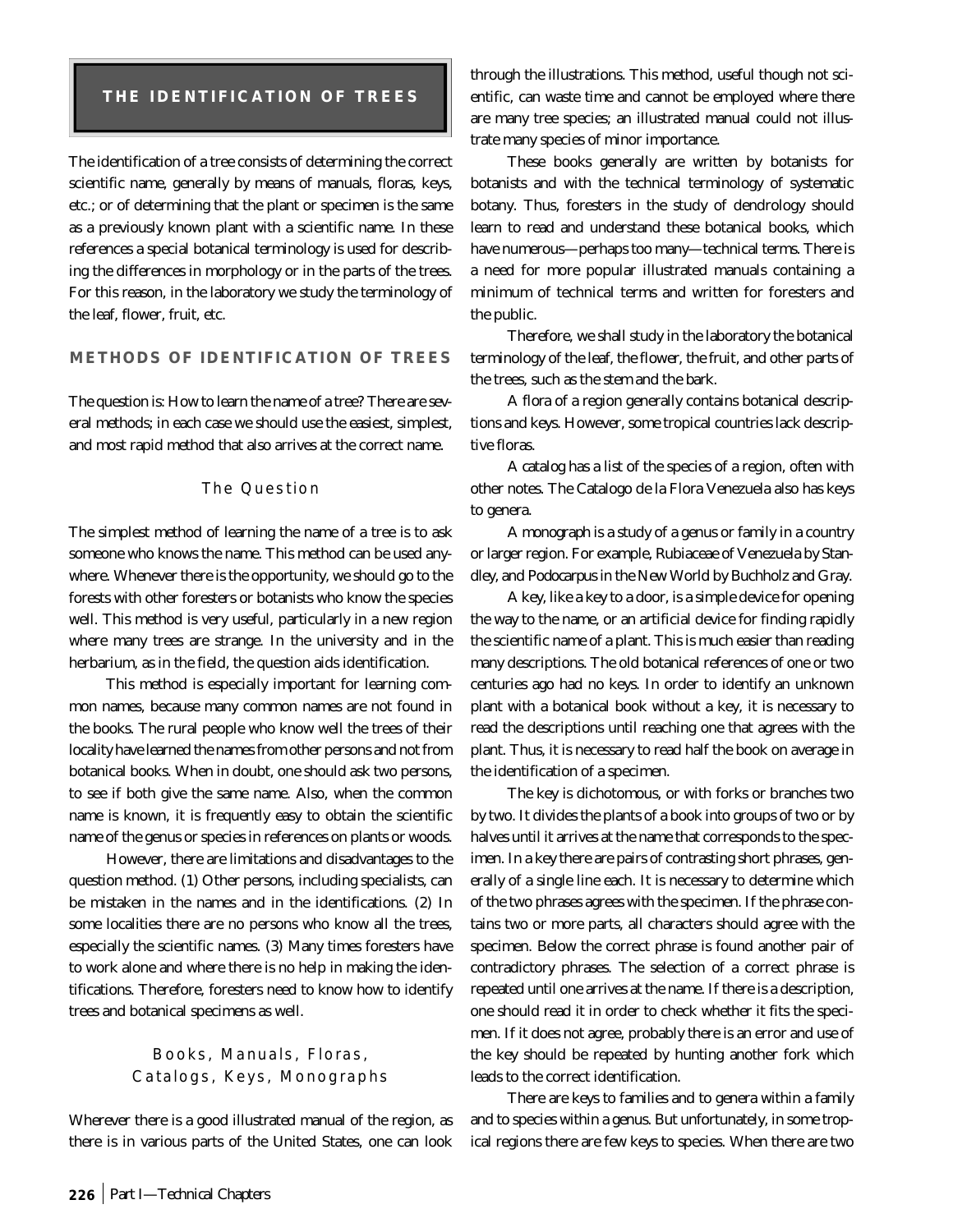or more keys for use, it is simplest to use the shortest or that of the smallest region or with the smallest number of parts.

The *two kinds of keys are the indented key and the parallel key*. The indented key begins with the contrasting phrases of the pair at the left of the page, usually not together but separated by other pairs following a little more to the right. Generally there are number or letters to facilitate the comparison, but not in some short keys. Below each line the next pair is indented.

The parallel key always has the two contrasting phrases of the pair together, one directly below the other, and the position of the pairs that follow is indicated by numbers.

We should know how to use both kinds of keys, because both are found in reference books. Each has its advantages and disadvantages. The long keys of many pages usually are parallel and do not lose space as in an indented key with many short lines. The indented key generally is preferred because it is easier to follow, and if an error is made the correct branch can be found more rapidly.

## The Herbarium

An herbarium is a collection of plant specimens, dried, pressed, mounted on cardboards, identified, and arranged according to a botanical classification. The specimens are placed in large cases or cabinets of steel or wood. Special ones are preserved by other methods such as large fruits in boxes and succulent plants or small plants in liquid.

The herbarium serves for the identification of botanical specimens and also for reference and teaching. Type specimens are the base of botanical nomenclature, and all the specimens together show the geographic distribution. The herbarium is the basis of many investigations and publications on taxonomy.

How is the herbarium used in the identification of trees? There are two principal methods:

(1) To verify the identification made by a key or a description in a botanical reference. It is much easier to compare a specimen with a named specimen than with a description.

(2) For comparison with specimens of various species. When there are no botanical references adequate for identification, the herbarium is very useful. For example, in a country that lacks a descriptive flora or keys to species, it is necessary to take the botanical specimens to an herbarium that has collections from the country or the region in order to find identified specimens of the same species.

Whenever the herbarium is used in identification, first the botanical references should be consulted. It saves time to identify the specimen as completely as possible with keys and floras beforehand. Time is lost in using the herbarium before eliminating many similar species with the books. The genus of most plants can be determined with the books of other regions.

If the specimen is poor or is not complete with flowers and fruits, it is difficult to follow a key. Then the herbarium can be examined by trial and error in search for identical specimens, but this method is slow.

In the identification of a dried specimen in the herbarium, frequently it is necessary to dissect the flower in order to study the parts. The dried flower can be soaked in hot or boiling water before examination. Then it will become soft and can be examined without breaking and nearly as well as when fresh.

## Shipment of Specimens to a Large Herbarium

Instead of making his own determinations, the forester can send botanical specimens to a large herbarium for identification.

In order to facilitate the determinations and also to prepare specimens that will be preserved permanently in a large herbarium, foresters should know how to collect and prepare good specimens.

The principal advantage of sending specimens to a large herbarium is that the identifications by the specialists will be correct and in accord with the most recent studies.

The disadvantages are that it is necessary to collect and prepare botanical specimens, and that frequently there is a delay of some months or more than a year until the determinations are received. (Generally small collections are named faster than large ones.)

Before shipping the specimens for identification, one should always write and mention the number of specimens and the region or State where they were collected. Some herbaria do not have specialists in plants of certain parts of the world and are not interested in specimens from those countries. The service of identification is free, but in place of payment the herbarium keeps the specimens.

When there is a specialist working on a particular group, such as a family, and writing monographs on its genera, this botanist is the best authority on that group and can make the best identifications.

Many countries have national herbaria which vary greatly in size. The largest herbaria in the world are principally in Europe and North America. Extensive collections from tropical America are deposited in three herbaria in the United States: Chicago Natural History Museum, Chicago, IL; New York Botanical Garden, Bronx Park, New York City, NY; and United States National Museum, Washington 25, DC. Specialists from these and other herbaria in the United States have made extensive botanical explorations and collected many thousands of specimens in tropical America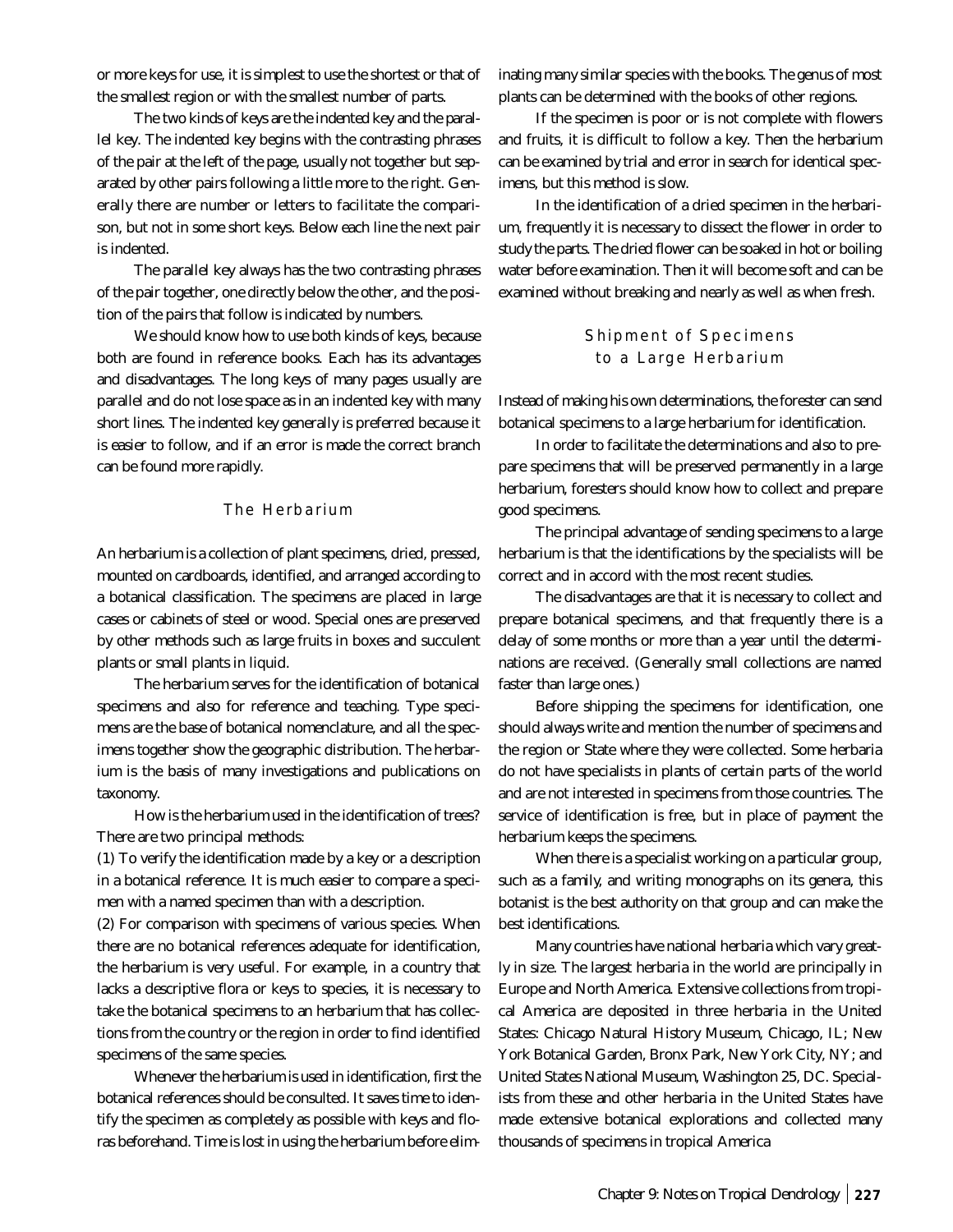# **THE COLLECTION OF BOTANICAL SPECIMENS**

# **THE NECESSITY OF COLLECTING BOTANICAL SPECIMENS**

In the identification of an unknown tree, a specimen is worth more than many words or notes. It is difficult to identify a tree solely from the notes written in the forest.

From time to time foresters need to collect some botanical specimens of the trees with which they work. If they do not know the trees in the forest, then they should preserve specimens for identification later or for shipment to a large herbarium or to a specialist for determination.

For example, on making an inventory of the forest resources of a region, numbers or common names can be used for the unknown trees. Then, specimens should be collected for later identification.

Systematic botanists have various methods of collecting specimens. However, foresters generally collect only a few specimens and can employ the simple methods. In an emergency a twig can be broken from a tree and pressed in a notebook, in the pocket, or in a book. But it is worth the trouble to collect good specimens and in the end the identifications will be better.

## **INSTRUCTIONS FOR MAKING COLLECTIONS**

## Collect Sufficient Material of Good Specimens with Flowers or Fruits

This is the first rule. Frequently, botanists are interested in collecting incomplete specimens of rare plants, but foresters are not. *A rare tree generally is unimportant in forestry*.

It is very difficult to identify correctly and completely a sterile specimen of a tree from only the leaves and twigs. Trees in various families have very similar leaves. Nevertheless, often unknown trees are found with neither flowers nor fruits, and it is necessary to collect sterile specimens. Possibly there can be found a tree flowering outside the regular season. If not, it is very useful to collect a wood sample from the same tree. Perhaps specialists in wood anatomy can identify the genus or family of the wood, and then botanists can continue the identification.

#### Collect at Least Two Sets

Two specimens should be collected from the same tree, one to keep and the other to send to the herbarium or specialist for identification. Also, a few additional flowers for dissection will be helpful. Whenever convenient, it would be useful to collect more sets. However, more time is spent and more equipment is needed in preparing the additional sets. In order to avoid a mixture of two species, all sets should be from the same tree.

> Write Useful Notes in the Forest for the Label

A specimen without notes is not worth much either to the forester or to the herbarium. In the herbarium the notes on the label probably are worth more than the specimen. These notes include:

#### (1) **Name of the collector.**

(2) **Number of the specimen.** Each collector should use a series of numbers for convenience in his notes, in identification, and in the herbarium when later reference is made to the specimens. ( 3) **Date.**

(4) **Locality.** The country, State, municipality, exact locality, or distance and direction from a city or from a point on the map.

(5) **Elevation above sea level.**

(6) **Forest type.** Associated species. Soil. Whether planted or wild. (7) **Common name.**

(8) **Size and habit.** Height and diameter of the tree, or whether the plant is a shrub, vine, or herb.

(9) **Uses.**

(10) **Other notes.** Abundance. Color of the flower. Fruit. Bark and latex. Wood. Roots.

Naturally all these notes cannot be obtained for all specimens.

## **COLLECTING EQUIPMENT**

It is difficult to collect botanical specimens of trees because the branches usually are high. In a search there may be located a small tree of the same species or a tree with low limbs on the edge of the forest. Sometimes the tree can be climbed or felled. Or leaves, flowers, and fruits fallen on the ground beneath can be found.

In obtaining specimens, tools such as knives, machetes, and axes are indispensable. Also, pruning shears and a pruning hook or pole may be used.

A notebook with pencil or pen, a hand lens, and a ruler or measuring tape are useful. So are field glasses and a camera.

It is important to carry the specimens from the forest to the office or base without losing parts, without damage, and without drying. Probably the best method is to carry a light press with old newspapers directly to the forest. Or the specimens can be placed in a canvas bag or wrapped in newspapers. Also, there are the large cans that are used with moist newspapers inside. For large fruits and seeds, paper sacks are useful.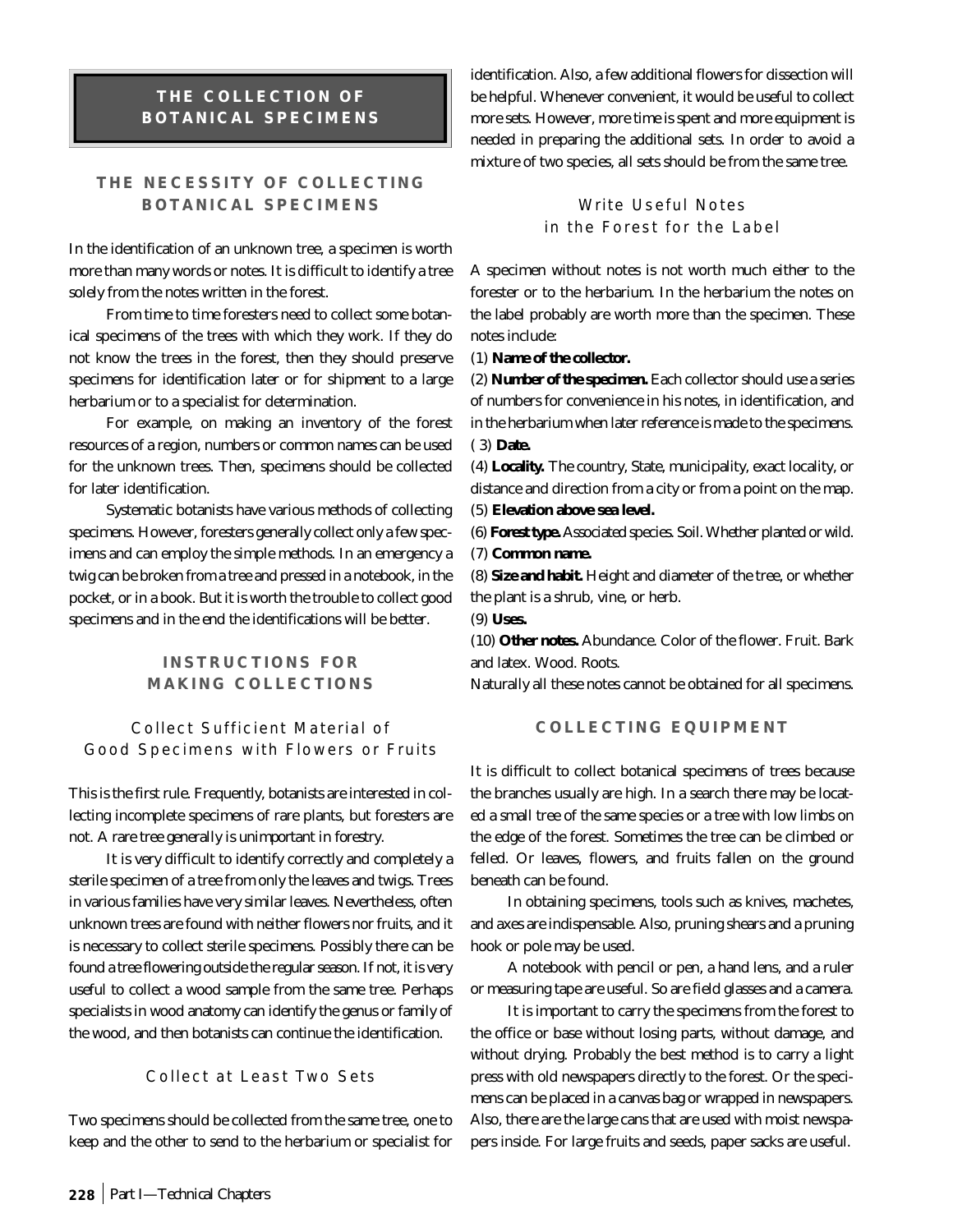Botanical specimens in the herbarium are dried and pressed, in order to preserve them better and save space. The challenge in drying the specimens is to remove the moisture with pressure, and rapidly. If it is not pressed, the specimen does not stay flat but wrinkles and folds. Then it is fragile and breaks or becomes damaged easily. If it is not dried rapidly and completely, mold damages it. Also, when dried rapidly the specimens retain their natural color better and do not lose leaves or other parts.

In an emergency, specimens can be pressed with only some newspapers and a weight, such as books, boards, bricks, or stones.

## The Press

Generally a wood press, size 12 by 17 or 18 inches, with two straps of leather or canvas is used.

The old newspapers or newsprint that are folded for the specimens should be the same size as the press. Also, 50 to 100 or more sheets of blotting paper or driers such as felt are needed.

The sample is arranged within the newspaper. It should not be larger than the cardboard mounting sheets, which measure 16-1/2 by 11-1/2 inches. A large specimen can be folded in the form of V, N, or M. Since the mounting sheet and pressed specimen have only two dimensions instead of three, some leaves and twigs should be removed, leaving the base of the petioles to indicate the leaf arrangement. Generally one should not arrange a leaf directly on top of another. If too many leaves are left, the specimen does not dry well and the leaves underneath cannot be seen.

Outside, on the corner of the newspaper sheet, can be placed the number of the specimen that corresponds to the number of the collector in his notebook. Between each two folded papers containing specimens is inserted a drier. When all the specimens are arranged in papers, the press is tightened and fastened.

The press should be put in a warm dry place. Daily, or twice daily, the driers are changed until the specimens within the papers become completely dry and break when they are bent. The first time that the driers are changed the specimens should be examined and rearranged as needed; those that have become folded should be straightened. The moist driers are dried in the sun, near a stove, or placed one by one against the walls and on the floor of a room. If driers are lacking, newspapers can be utilized. The time for drying varies from a few days up to a week, depending upon the size of the specimens, thickness of the leaves, etc. This method is rather slow, consumes much time, and does not prepare good specimens of

trees with thick leaves. However, it serves well enough for foresters who do not collect many specimens and do not wish to carry much equipment.

Heat

Botanists who collect botanical specimens in quantities in tropical regions always use heat to dry the specimens rapidly. In the laboratory, electric ovens with ventilators or fans, or an apparatus of electric heaters or electric lightbulbs, can be used under the press.

In the field, a portable stove of gasoline or kerosene or kerosene lanterns can be employed.

## Corrugated Driers

With heat, corrugated sheets or ventilators of cardboard or metal are needed in order that the hot air can pass within the press and remove the water from the specimens. The corrugated sheets have the same size as the press. Those of cardboard can be flat on one or both sides. The metal sheets are made of aluminum or iron and last longer. They fit together in less space and dry the specimens in half the time required with cardboard. After 12 hours or more in an ordinary press with driers, the corrugated sheets are inserted in place of every second drier, and the press is mounted above the stove. A cloth is placed around the stove and fastened tightly around the bottom of the press, but opened near the bottom or on one side to permit entrance of air. With metal sheets the majority of the specimens will dry within 12 to 24 hours. At about the middle of this time the straps should be tightened and the press turned over. As there is danger of fire, *the stove never should be left unattended*.

After being dried the specimens should be arranged in order by number and kept in cardboard boxes or packages in a dry place. If they are stored for much time, insecticides should be applied.

## **THE HERBARIUM**

From time to time, foresters collect botanical specimens for large herbaria and also use the herbaria in identification. Perhaps with the duplicate specimens they may make small herbaria of the regions where they work. Therefore, they should know something of the arrangement and care of the herbarium. How to identify specimens in the herbarium was discussed earlier.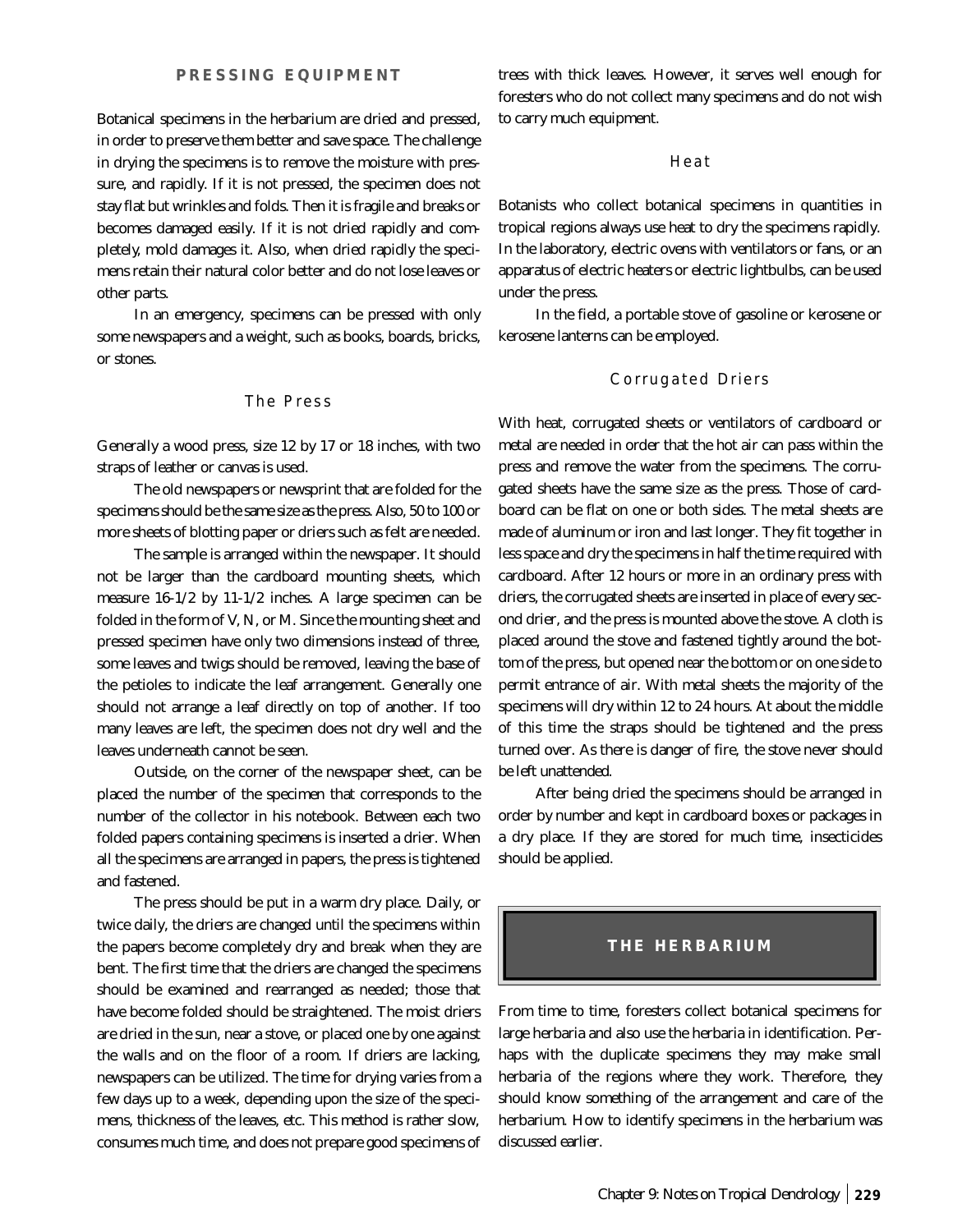After being identified and before being placed in the steel or wood cabinets, the specimens are mounted on mounting sheets of white cardboard. These cardboards, which measure 16-1/2 by 11-1/2 inches, should be of good, durable quality. In some herbaria the specimens are mounted with glue or paste. In others, narrow pieces of gummed cloth tape are used. With both methods the thick parts, such as stout twigs and large fruits, can be sewed with needle and thread. Loose parts, such as additional flowers and fruits, are placed in pockets or envelopes glued to the mounting sheet.

## The Label

The label is glued or pasted on the lower right corner of the mounting sheet. Generally labels are printed in part. The notes by the collector should be added with a typewriter. In addition there are added the scientific name with author, the name of the person who made the identification, and preferably also the year of the identification.

#### Genus Folders

The mounted specimens of a genus, or of a species if there are many, are placed in a folded cardboard sheet 12 by 17-1/4 inches after folding. The generic name is placed on the lower left corner outside.

#### **ARRANGEMENT OF THE HERBARIUM**

Large herbaria generally follow a natural system of classification in their arrangement. The most popular is that of Dalla Torre and Harms, based upon that of Engler and Prantl (1887), with numbers for the families and genera. Each genus of seed plants has a number, and the specimens are arranged and may be found in this numerical order.

In a small herbarium of a region, or in a personal herbarium, it is simpler to follow the order of the botanical flora of the country. Generally the order of the families in botanical references is that of Engler and Prantl (1887). Within a family, it is simplest to arrange the genera and species alphabetically.

# **PROTECTION AGAINST INSECTS AND MOLD**

It is always necessary to protect the herbarium against insects and, in humid climates, also from mold. No method is perfect. Perhaps the simplest is to place repellents, such as paradichlorobenzene or naphthaline, in small cloth sacks or pockets within each cabinet, at the top. From time to time, every few months during the year, it is necessary to add more chemicals.

Mercuric chloride (bichloride of mercury) in solution is employed for killing insects on botanical specimens. Before mounting, the specimen is dipped into this solution and then dried. Fumigation with carbon disulfide or a poisonous gas is another method. Or the specimens can be placed in a special cabinet or in an oven, where insects may be killed with heat.

## **BOTANICAL TERMS**

In order to use botanical references in the identification of trees, it is necessary to understand the botanical terminology. The botanical descriptions for identification and also the natural classifications are based principally upon morphology and anatomy. In distinguishing the species of trees, differences in parts are used, such as presence or absence, number, arrangement, shape, size, etc. Thus, foresters should know the names of the important parts of a tree.

Flowering plants (Angiosperms), those with both flowers and seeds, and particularly the trees, are composed of parts or organs. The principal organs are the *root*, *stem*, *leaf*, *flower*, and *fruit*. The first three—root, stem and leaf—are vegetative in function and serve in the development and growth of the plant from the seed:

The *root*, composed usually of a vertical axis and branches, grows downward, anchors the plant in the soil, and absorbs the nutritive substances, but never bears leaves.

The *stem*, composed generally of a vertical axis and branches, grows upward (or opposite to the root), and supports the leaves and flowers.

The *leaf*, or foliar organ, generally is flat and green and functions to manufacture the food for the plant.

The other two organs, the flower and the fruit, are reproductive in function and serve in the production of seeds to propagate the species:

The *flower*, usually colored, is the organ of reproduction and consists of an axis or stem with modified leaves of four kinds: the calyx, corolla, the stamens with pollen, and the pistil with the feminine elements or ovules.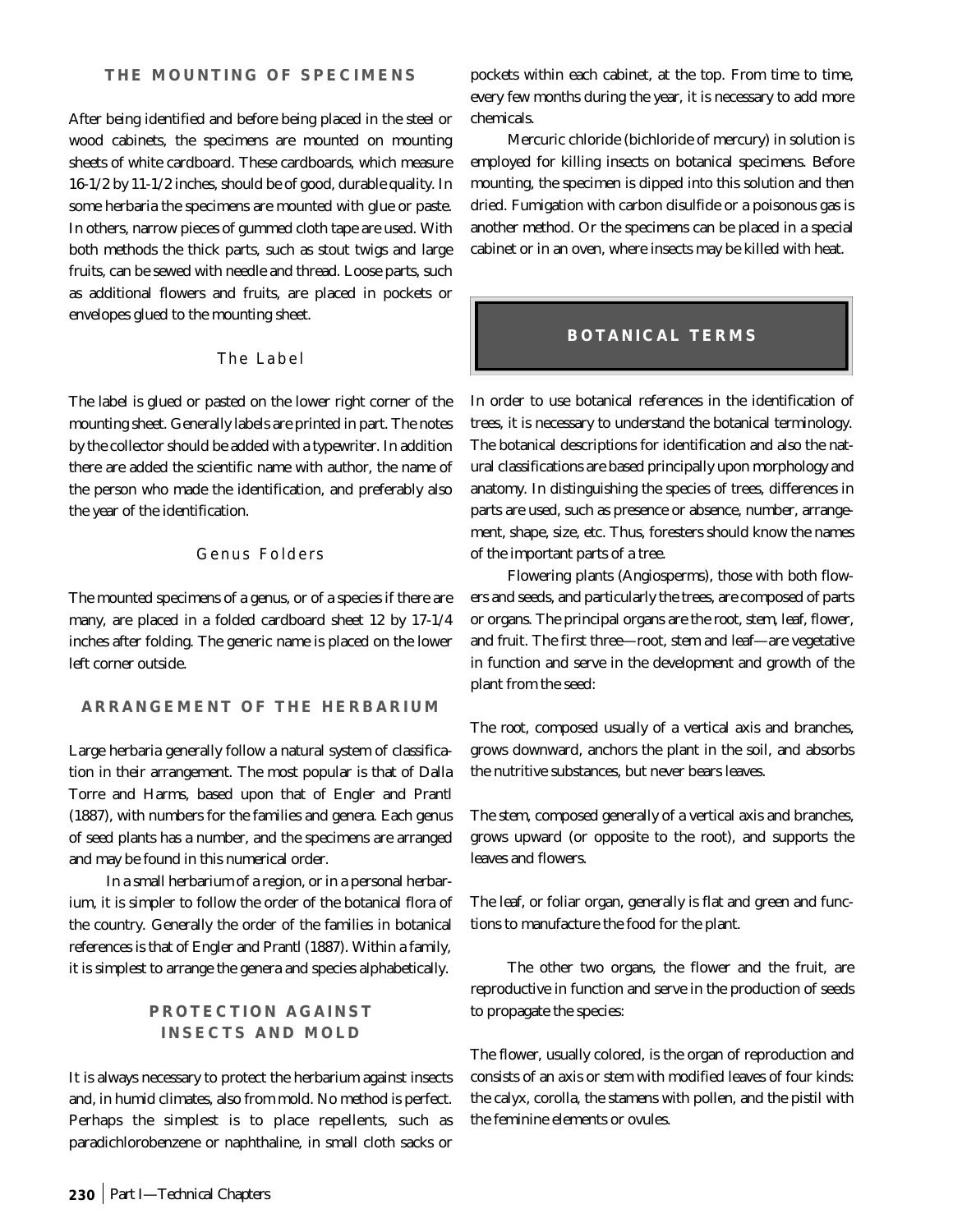The *fruit* is the mature ovary developed from the pistil and containing the mature seeds.

In the botanical classification of trees and also in their identification, the most important and most useful organs are the reproductive organs. The flower and fruit show the natural relations and botanical families much better than the other organs. The vegetative organs respond more easily and more rapidly to differences in the environment, such as climate and soil, and consequently are less constant and more variable. However, when a tree has neither flowers nor fruits, it is necessary to make use of these organs, such as leaves, bark, and wood, in the identification.

Systematic botanists have a special terminology of many words for describing the differences among the many thousands of species of plants. These words are derived from the ancient languages Latin and Greek. Many are similar to Spanish words and not difficult to remember. In the past centuries, botanists wrote their books and descriptions in Latin, and for this reason there now remains for us a very rich botanical terminology. Actually there are more terms in plant taxonomy than are needed, and some are rarely used.

Foresters do not need as many terms as do botanists. In the study of dendrology we shall learn the common terms that are used in descriptions of tropical trees. Other new or unfamiliar terms that are found in publications can be sought in botanical glossaries or other botanical references.

## **THE ROOT**

The root generally is not important in classification of trees. As they are within the ground, roots are not seen or easily examined. Also, they probably have very few characteristics useful in identification. However, a few species of trees have *aerial roots* that are useful in the forest for recognition.

Characters of the bark utilized in identification include external and internal color; the surface, the texture—whether smooth, rough, or furrowed; whether thin or thick; and if there is latex (colored juice or sap) or odor.

The trunks of some species have the base enlarged into buttresses, especially in the wet tropical forests.

It is difficult to describe the characteristics of bark and its differences. However, with experience in the forest one can recognize and distinguish various tree species by the bark.

#### **THE STEM**

The stem bears the branches and leaves. The *node* is the point on the stem where one or more leaves are inserted. Sometimes it is enlarged or marked with a ring. The *internode* is the space

on the stem extending between two consecutive nodes.

The *bud* is a short growing point of a stem, composed of young leaves or flowers and frequently also of some scales. In tropical regions generally there are no scales. However, in temperate regions with cold winters there are dormant buds covered with scales. There are two principal types of buds. The *terminal bud* is in the apex of the stem or a branch. The *lateral bud* (or axillary bud) is located at the base of a leaf and can grow into a branch. (Branches, or lateral stems, are formed only at the nodes and from lateral buds.)

#### **THE LEAF**

A tree that has leaves in all seasons of the year is *evergreen*. If it remains without leaves during part of the year, such as in the dry or cold season, a tree is *deciduous*.

The *parts of the leaf* are the *blade* and the *petiole*. In some species there are also two (or one) *stipules*, or scales, usually deciduous, at the base. Also, in some species the petiole is lacking, and the leaf is said to be sessile. Upon falling, the leaf leaves a scar at the node.

In *number of blades* the leaves are simple or compound. The *simple* leaf consists of a single blade. The compound leaf is composed of usually several blades (two or more), which are called *leaflets*. Leaflets may have petioles or not, but never have buds at the base. This character, the absence of the bud at the base, distinguishes a leaflet from a simple leaf. Compound leaves are divided into *pinnate* and *digitate* leaves. Leaves are *pinnate* when the leaflets are inserted along a common axis. If the axis is divided, the leaf can be twice pinnate (*bipinnate* or three times pinnate (*tripinnate*). Leaflets are alternate in some species and opposite in others. If a pinnate leaf ends in a single leaflet it is *odd pinnate* (*imparipinnate*). If it has paired leaflets and ends in two leaflets it is *even pinnate* (*paripinnate*). Leaves are *digitate* (or palmate) when the leaflets are inserted together at the apex of the petiole.

#### Shapes of Leaf Blades

The shape or form of leaf blades generally is characteristic of a species and is used in identification. Many terms are employed for describing the shape, but it is sufficient here to mention only the commonest types. A *linear* leaf has the blade long and narrow with margins parallel, for example in grasses or the grass family. A *lanceolate* leaf has the blade in the shape of a lance, several times longer than broad, broadest near the base, and pointed at the apex. (The reverse shape is called oblanceolate.) An *ovate* leaf has the blade oval but broadest toward the base, more or less as in the longitudinal shape of an egg. (The reverse shape is called obovate.) An *elliptic* leaf has the blade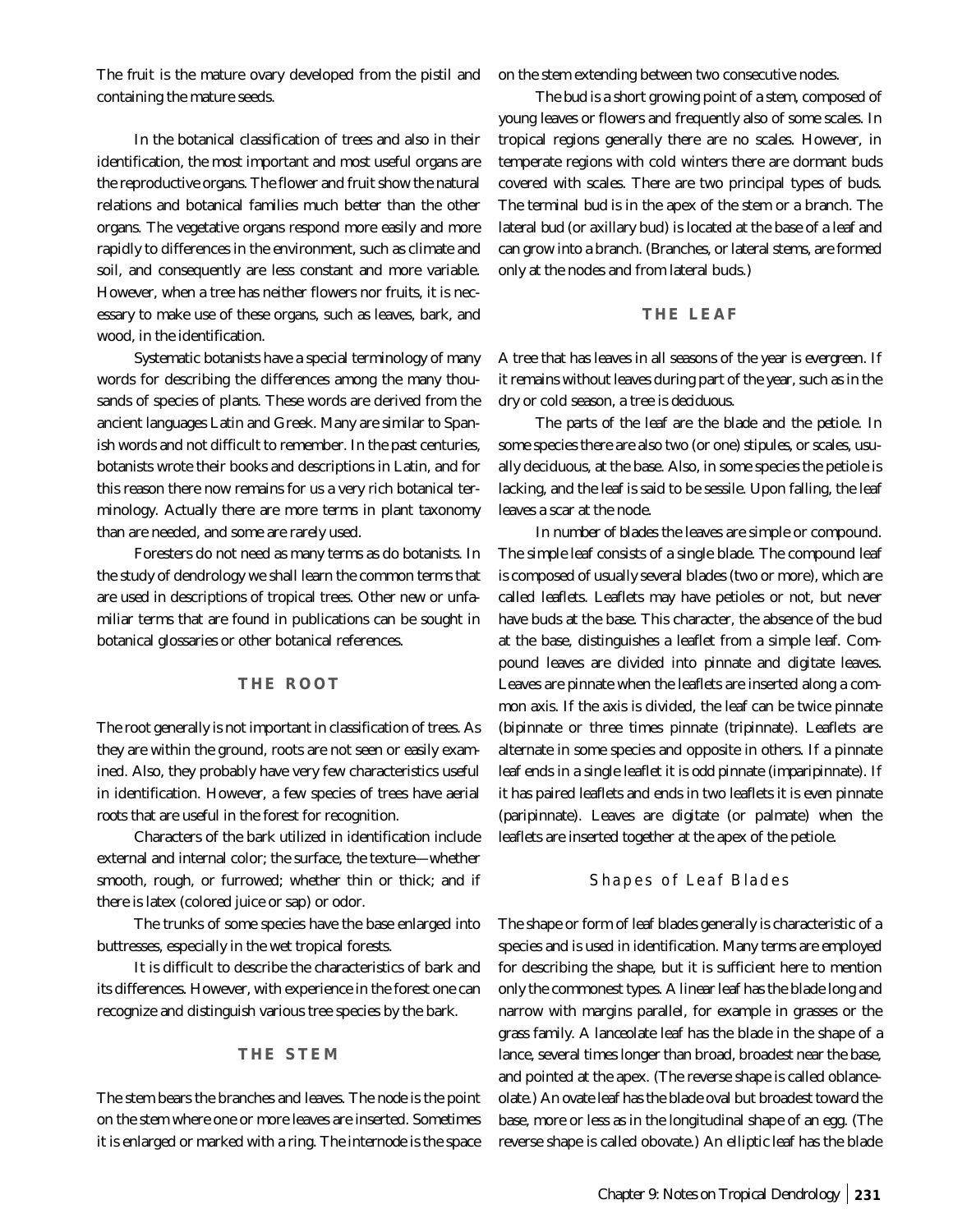oval but broadest at the middle. An *oblong* leaf has the blade several times longer than broad and with margins parallel. A *circular* leaf (or orbicular) has the blade more or less in a circle.

## Margins of Leaf Blades

The margin or border of the leaf blade can be: *entire*, when the margin is smooth, or straight or curved, but without teeth or lobes; *toothed*, when it has pointed teeth, such as on a saw; or *lobed*, when it has deep indentations or lobes, which are larger than teeth but not deep enough to divide the blade into separate blades.

#### Apexes of Leaf Blades

The apex of the leaf blade can be: *acuminate*, gradually narrowed to the point in the shape of a wedge; *acute*, with short point; *obtuse*, with blunt point; or *rounded*, circular and without a point.

### Bases of Leaf Blades

The base of a leaf can be: *acute*, with short point; *rounded*, or circular and without a point; or *heart-shaped*, with a deep indentation as in the heart.

## Venation of Leaf Blades

According to the venation or network of veins, the leaf blade can be: *parallel-veined* when the veins are parallel; *pinnateveined* or *not-veined*, when there is a single principal vein or midrib with other, lateral veins on the sides; or *palmatelyveined*, when there are several principal veins which arise at the base and spread like fingers of the hand.

#### **THE FLOWER**

A complete flower consists of four concentric parts, spirals or circles (whorls), called: the *calyx*, the *corolla*, the *stamens* (the androecium), and the *pistil*. However, some flowers lack one or more of these parts. The *calyx* is composed of modified small leaves, generally green, and called *sepals*. The *corolla* is composed of modified small leaves, generally colored, and called *petals*.

The *stamens* are the masculine organs of the flower and provide the pollen, which is the male element. A *stamen* consists of two parts: the *filament* or stalk, generally thin, and the *anther* or enlarged part at the apex, composed of pollen sacs with the pollen grains.

The *pistil* is the feminine organ of the flower and is com-

posed of one or more modified small leaves called *carpels*. The *carpels* form the ovary which is the feminine element and which is transformed into the fruit. The ovary contains one or more ovules which develop into the seeds. Other parts of the pistil are: the *style*, a small column above the ovary which supports the stigma; and the *stigma*, the uppermost enlarged part of the pistil, which receives the pollen grains. The stigma can have different shapes, such as rounded, lobed, or feathery.

The *receptacle* is the enlarged base of the flower where the floral parts are inserted. The *peduncle* is the stalk of the flower. If there are several flowers together, the stalk or secondary peduncle of each one is called a *pedicel*.

In the different families there are many differences in the shape of the flower and in the number, size, and arrangement of the parts. The parts of a circle or whorl can be separate (free) or united into a tube, or united with other parts. The *gamopetalous* corolla has the petals united. The *regular corolla* has petals of equal size and symmetrically arranged. The *irregular* corolla has the petals unequal.

The carpel can be compared with a leaf on whose borders have developed the ovules. Also, the leaf has become incurved until the ovules are within a cavity of the ovary. The ovary encloses one or several small cavities called *cells* or *locules*, which contain the *ovules*. An ovary formed from one carpel has necessarily a single cell. An ovary formed by two or more carpels has a single cell if the carpels are joined by their borders. If the carpels are folded toward the interior, they form as many cavities or cells as there are carpels. According to the number of cells the ovary can be: unilocular, bilocular, trilocular, or multilocular.

In position with respect to the other floral whorls, the ovary can be *superior* (free), or *inferior* (adhering). The *superior ovary* is free or separate in the middle of the flower and is inserted above the other whorls. The *inferior ovary* is united with other parts of whorls which appear to be inserted above.

*Pollination* is the transport of the pollen from the anther to the stigma. The pollen grain germinates and forms the pollen tube, which carries the male element to the ovule. Fertilization is the union of the nucleus of the male element with the nucleus of the female element in the ovule to form the fertilized egg. The fertilized egg divides to form the embryo, and the ovule is transformed into the seed. The *seed* is the mature ovule and consists of the embryo with stored food and one or two seedcoats.

The *inflorescence* is the arrangement or disposition of the flowers on the stem. It is *terminal* when it is at the apex of the stem, or *lateral* (or axillary) when it is at the base of a leaf, on the side of the stem.

There are many types of inflorescences, but it is sufficient here to mention only some of the commonest. The *soli-*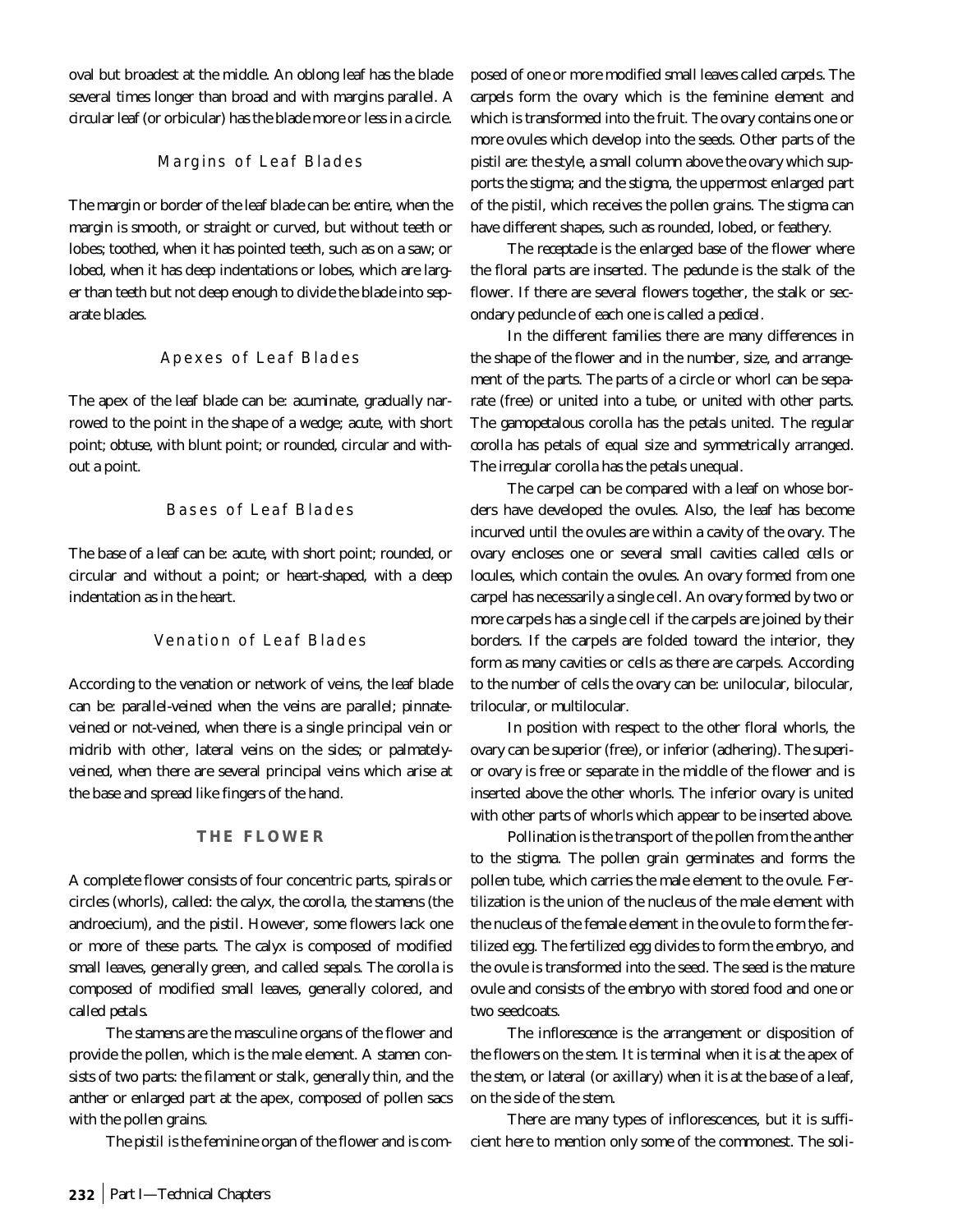*tary inflorescence* (or simple) has the flowers isolated or one by one, separated by the leaves.

The *spike* has an elongated axis and flowers without pedicels. The *racine* has an elongated axis and flowers with pedicals. The *panicle* is a compound racine with the axis branched.

The *umbel* has the flowers together at the apex of the peduncle, terminating in spreading pedicels of equal length. (Also, there is the compound umbel.) The *head* has the apex of the axis broadened as a disk and the flowers without pedicels. The *cyme* is a definite or determinate inflorescence with the principal axis ending in the first flower, and below it arising other secondary axes with flowers.

## **THE FRUIT**

The *fruit* develops from the mature ovary, contains the seeds, and sometimes bears other flower parts which persist. A *simple fruit* comes from a single pistil. An *aggregate fruit* develops from several pistils of a single flower (annona, strawberry, etc.). A *multiple fruit* comes from several flowers united (fig, pineapple, etc.).

Simple fruits are classified as *dry* and *fleshy* (juicy); the dry fruits are *indehiscent*, if they do not open to discharge the seeds, or *dehiscent*, if they open.

There are several types of simple fruits. The *achene* is a dry indehiscent fruit with a single seed that does not adhere to the wall of the fruit. The *nut* is a dry indehiscent fruit with a single seed and with the wall of the fruit thick, hard, and woody. The *pod* (or legume) is a dry dehiscent fruit of one carpel which opens on two lines, while a *follicle* opens on one line. The *capsule* is a dry dehiscent fruit of two or more cells that opens on as many lines as there are cells.

The berry is a fleshy indehiscent fruit with several seeds. The *drupe* is a fleshy indehiscent fruit generally of one carpel (or more) and with a single seed (or more) enclosed in a stone or hard wall.

## **THE DISTRIBUTION OF TREES**

Distribution of trees includes the geographic area where they occur, the climatic zone, the forest type, and the altitude or elevation above sea level.

In the study of plant geography there are two kinds of geographic distribution, that of the flora and that of the vegetation. The *flora* of a region is a list of the species of plants. The units of the flora are the species, genera, etc. The *vegetation* of a region is the appearance or the physiognomy of the

plants or the growth form or habit of the commonest species. The units of vegetation are the plant communities, such as formations, associations, and forest types.

For example, let us suppose that two areas have only two species of plants: a tree species and a grass species. In one there is a single example of a tree and many individuals of the grass—it is a grassland. In the other there are many trees and few plants of the grass—it is a forest. Both areas have the *same flora* or list of species but have *different vegetation*. One is a grassland and the other a forest.

Thus, the distribution of the trees of a region can be studied from the viewpoint either of the flora, or of the geographic range of each species. Distribution maps of each tree species can be made. Or, from the viewpoint of vegetation, vegetation types can be studied in relation to climate. *Maps of vegetation types*, such as forests, grasslands, etc., can be made. In dendrology both types of geographic distribution of plants are studied. Maps of the distribution of individual tree species and likewise of forest types are prepared.

Many tree species of tropical America are not sufficiently known for compiling maps of geographic distribution or for analyzing the origin, the migrations, and the distribution. Some species have a broad range, while others are rare and local.

For example, some tree species have a very large distribution in tropical America, from Central America or Mexico to Brazil. Those of ocean shores, such as the mangroves, have a wide range up to Florida in the southeastern United States. Other trees are confined to high mountains, still others to grassy plains, or to deserts, etc. Few are local or endemic. A job for the future is to prepare more detailed distribution maps.

The study of vegetation and distribution of vegetation types is often included in a subdivision of biology known as ecology. Much of the following material treated under ecology might equally well be considered as forestry or dendrology.

#### **ECOLOGY**

The name ecology (originally spelled oecology) was first used in 1869 by the German zoologist E. Haeckel. It is derived from two Greek roots meaning home and discourse or study, or, literally, the study of homes. *Ecology* is defined as the study of organisms in relation to their environment. Opinions differ as to whether ecology really is a subject-matter branch of biology or whether it is merely a point of view for studying biology. Thus, ecology might be biology with emphasis on the surroundings of animals and plants.

Ecology is often subdivided into autecology and synecology. The former prefix is a Greek root meaning self, while the latter means together. *Autecology* is the ecology of the individual, or study of an individual organism or species in relation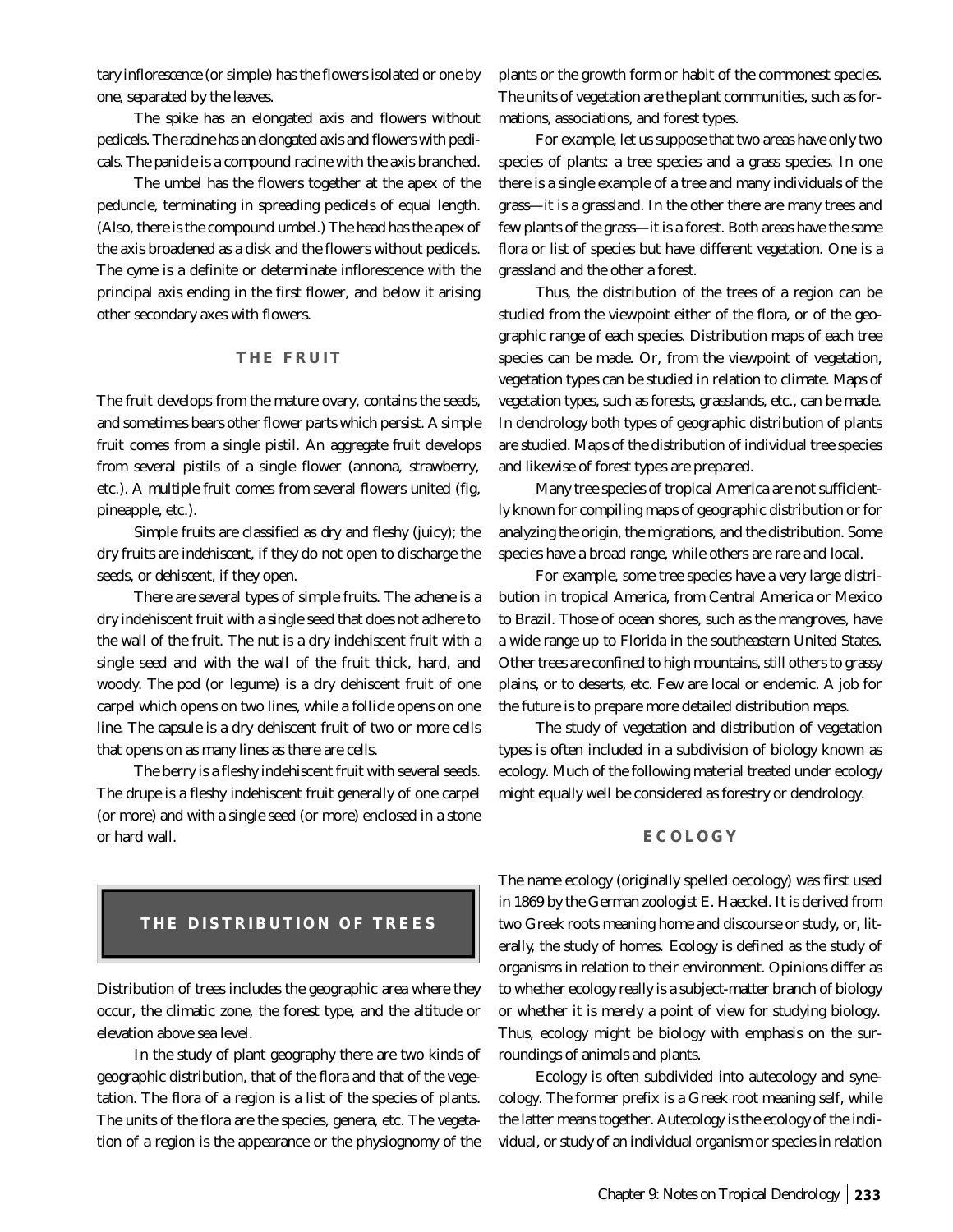to its environment. By some authors, autecology is considered as physiology—for example, an investigation of a single tree species in relation to its surroundings. In contrast, *synecology* is the ecology of the group, or study of groups of organisms, or communities, in relation to their environment.

Since the subject matter or viewpoint of ecology is so large that it embraces biology, ecology is usually divided into *animal ecology*, which treats of animals in relation to their environment, and *plant ecology*, which deals with plants in relation to their environment. By some authors, plant ecology is restricted to synecology, the study of plant communities or vegetation.

Plant ecology was established by the Danish botanist E. Warming (1895) in his classic book, Oecology of Plants, first published in Danish. Another important early reference was Plant Geography upon a Physiological Basis, by the German botanist A. F. W. Schimper (1898).

The *environment*, or surroundings, includes everything that may affect an organism or group of organisms in any way. In plant ecology, one classification divides the environment into factors, or environmental factors, as follows: (1) *climate factors*, or climate, which include temperature, rainfall, and other widely distributed elements chiefly from the atmosphere; (2) *physiographic or edaphic factors*, such as topography and soil; (3) *biotic factors*, or other organisms. Because modern man has had such a profound influence, mostly destructive, on other organisms, man has often been separated from the third group as a fourth group of factors called *anthropeic factors*. As fire has become widespread and has had serious effects upon vegetation, it is often listed as a fifth group, known as *pyric factors*.

One of the principles of ecology is often called *balance of life*, or *web of life*. This means that organisms living together in a group or community are more or less balanced, or at equilibrium, interrelated by their mutual requirements for food for energy, the original source of which is the sun. The activities within the group, and particularly the number of individuals, are in balance with the available supply of energy. A simple relationship of several kinds of organisms, each dependent upon a surplus of another for food, is called a *food chain*. For example, in a pond the green algae or pond scums make food with energy received from the sun and are eaten by microscopic animals. These in turn are consumed by lessminute aquatic animals later eaten by small fish. The latter are devoured by larger fish, which are prey of birds, mammals, and man. The relationship of foods generally is more complex, with branches, and is a network or web rather than a chain.

*Adaptation*, or the adjustment of organisms to their environment, is another principle of ecology. Each species fits a set of external conditions, sometimes within very narrow limits, where it is in equilibrium or in balance.

An important principle of ecology is that of *change*, also

known as the *dynamic viewpoint*. The whole universe, or rather the universes about us, from the giant galaxies of stars to the minute particles within the atom, are changing or in motion all the time. Specifically, the climate of a region is slowly changing and the soil is changing. Therefore, the vegetation, which is dependent upon climatic and soil factors, is slowly changing at a particular place too.

## **CLASSIFICATION BASED ON WATER RELATIONS**

Tree species as well as other plants, and also vegetation, can be classified on the basis of water relations or distribution based upon rainfall or water. There are three or more principal groups: a *hydrophyte* is a plant of wet places with adequate water, such as one growing along river banks; a *xerophyte* is a plant of dry places with very little water, as in deserts; a *mesophyte* is a plant of places with average amounts of water, such as forests neither very humid nor very dry—most trees and most other plants belong here.

A *tropophyte*, literally change plant, is a plant that grows under conditions that change markedly during the year, such as plants of places where the quantity of water changes during the year from much to little in seasons from humid to dry; for example, a deciduous tree in a tropical savanna. The term *tropophyte* also is applied in the temperate zones, where the temperature changes during the year, to a tree that is deciduous in the cold or winter season.

A *halophyte* is a plant of places with concentrations of salt, such as sea shores and alkali deserts; for example, the mangroves.

Also for vegetation the adjective terms hydrophilous, xerophilous, mesophilous, tropophilous, and halophilous are used. However, this Greek suffix means loving and suggests teleology, an old idea that there is a cause or reason for everything. Trees do not have intelligence and cannot love water. In biology generally, and particularly in ecology, one must be careful not to seek a purpose underlying each adaptation or peculiar structure.

## **PLANT COMMUNITIES**

In the vegetation the plants arrange themselves in groups or communities. Any group of plants in a place or common habitat can be called a *plant community*. This term has no restrictions in size.

A *plant formation* is a plant community of the highest rank, characterized by a definite appearance or physiognomy and composed of plants with a definite growth form; for example, the rain forest or the paramo.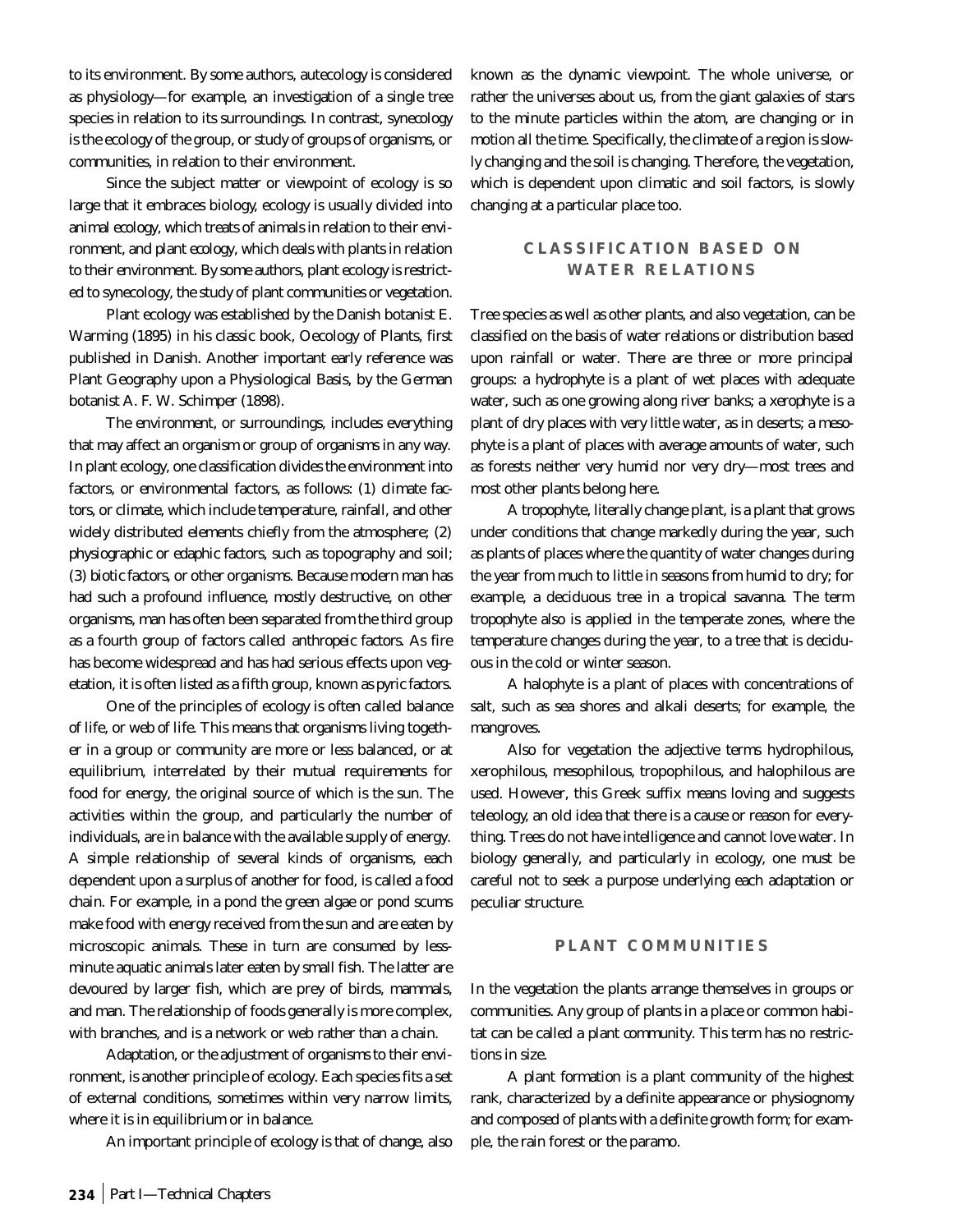The formation is composed of smaller units, the associations. A *plant association* is a division of a formation with a definite floristic composition and with certain dominant species. The forest types of the foresters correspond to the plant associations of the ecologists; for example, a forest of *Podocarpus*. Some associations are limited in extent by climatic factors and others, the edaphic associations, by the factors of the soil.

Plant communities are constantly changing though sometimes very slowly. Great changes in the composition of a community follow changes in the environment, which in turn may be caused by the organisms living there. The term *succession*, or *plant succession*, is given to the changes in the plant communities, one following another, at the same place. The succession leads to the *climax association*, which is the highest, most complex, and most nearly stable community existing in the climate of that area. Where the highest vegetation of the succession is limited by edaphic factors rather than climate, the climax association, such as on a particular soil type, is called an *edaphic climax*. The mangrove swamp forest is an example.

Plant successions are of two main kinds: primary and secondary. A *primary succession* begins on a bare area previously without vegetation, such as a new island, a new volcano, or a landslide area. A *xerarch succession*, or *xerosere*, is one beginning with a dry, bare habitat and leading to a climax. A *hydrarch succession*, or *hydrosere*, starts with a wet habitat and continues to a climax. The climax has medium moisture conditions, rather than extreme. Virgin forests represent climaxes or normal developmental stages.

A *secondary succession* is that following a disturbance in the normal, primary succession; for example, after cultivation, cutting of forests, fire, overgrazing, or wind damage. In densely settled regions most of the vegetation has been disturbed by man's activities. Few areas of virgin forest remain and the forests are largely secondary. Ultimately the secondary succession leads to the same climax as the primary succession, but the rate depends upon the degree of disturbance. If great, such as when soil formed during thousands of years is eroded away, the recovery is very slow.

## **GROUPS OF PLANT FORMATIONS OF THE WORLD**

The plant formations of the world can be arranged into four or five large groups:

- 1. *Forests*, characterized by trees.
- 2. *Grasslands*, characterized by grasses.

3. *Deserts*, characterized by shrubs, spiny trees, cacti, etc., and by scarcity of water.

4. *Tundras*, characterized by lichens, mosses, etc., and by very

low temperatures.

5. *Oceans*, characterized by seaweeds or algae.

Some botanists place mountains in a distinct group, but they have a mixture of the formation groups.

The vegetation is a result of the climate of a region and also of the soil and other factors, such as the plants and animals, mankind, and fire. Thus, the plant formations are indicators of the climate. A map of the vegetation serves equally to show the climate.

There are some studies on the vegetation of the world that attempt to classify it on the basis of temperature and rainfall. A good classification of the climates of the world is that of C. Warren Thornthwaite (1933). His map is useful also for the plant formations of the world. Another system of classification of the plant formations of the world was proposed by L. R. Holdridge (1946).

## **THE CLIMATE OF FORESTS**

In dendrology we are particularly interested in the forests. The climate of forests is characterized by four essentials: (1) a vegetative season sufficiently long; (2) a vegetative season sufficiently *warm*; (3) sufficient *water all the year*, or soil and subsoil both humid; and (4) humid winters (in temperate zones). It is unimportant to the forest (1) when the rain falls or whether it is in the growing season or not; (2) whether the precipitation is uniform in distribution or not; and (3) where the soil water originates, whether it be from rainfall or from rivers or from subterranean sources. Damaging or injurious to the forest are (1) dry and windy winters (in the temperate zones) and (2) a short growing season.

## **VEGETATION OF LATIN AMERICA**

Among the classifications of the vegetation of tropical America may be mentioned the illustrated articles by A. C. Smith and I. M. Johnston (1945) and by J. S. Beard (1944).

The general scheme of classification used by Smith and Johnston (1945) is as follows:

- I. Forests or wooded regions
	- 1. Tropical and subtropical rainforest
	- 2. Tropical deciduous forest
	- 3. South Brazilian forest and savanna zone
	- 4. Palm forest
	- 5. Subantarctic beech forest
	- 6. Thorn forest

#### II. Grasslands and savannas

- 1. Savanna regions
	- a. True savannas